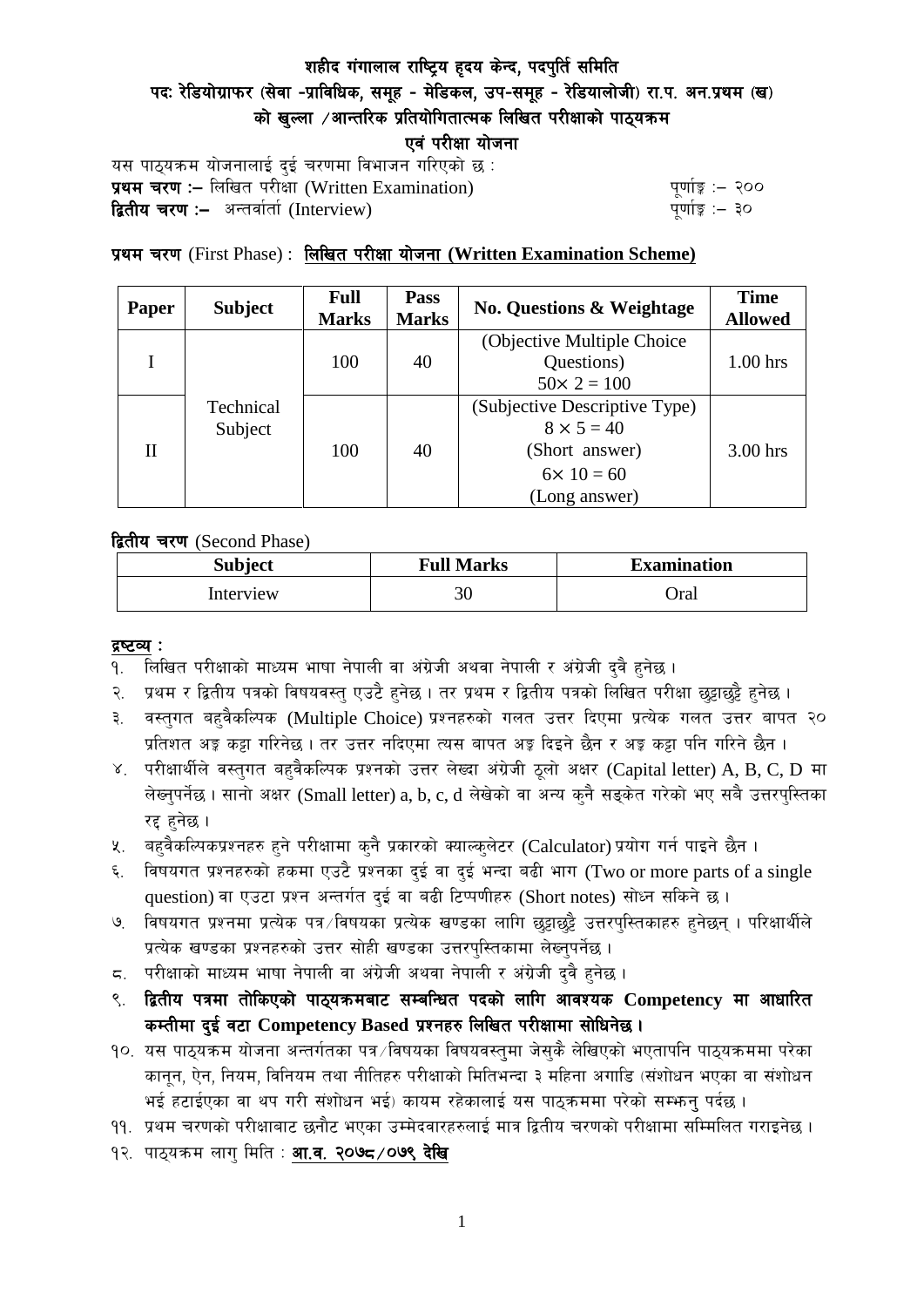# शहीद गंगालाल राष्ट्रिय हृदय केन्द, पदपुर्ति समिति पदः रेडियोग्राफर (सेवा -प्राविधिक, समूह - मेडिकल, उप-समूह - रेडियालोजी) रा.प. अन.प्रथम (ख) को खल्ला  $\ell$ आन्तरिक प्रतियोगितात्मक लिखित परीक्षाको पाठयक्रम **Paper I & II: - Technical Subject Section (A): 50% Marks** For Paper I (25  $MCOs \times 2$  marks)  $\&$ **For Paper II (4**×**5 marks, 3**×**10 marks)**

### 1. **Human Anatomy and Physiology**

- 1.1 Surface and regional anatomy
	- 1.1.1 Anatomical position, head , neck, thorax, abdomen, pelvic cavity
- 1.2 Skeleton
	- 1.2.1 Structure and function of bone, development and growth of bones, healing of fractures
- 1.3 Skull
	- 1.3.1 Skull viewed from the above / below and the front / side
	- 1.3.2 Interior of the skullcap, interior of the base of the skull
	- 1.3.3 Nasal cavity, accessory nasal sinuses
	- 1.3.4 Individual bones of the skull
- 1.4 Vertebral column, ribs and sternum
- 1.5 Bones of the upper limb and lower limb
- 1.6 Circulatory system
	- 1.6.1 Blood vessels, Veins, Heart
	- 1.6.2 Pulmonary circulation and Systemic circulation
- 1.7 Respiratory system
	- 1.7.1 Nose, pharynx, larynx, trachea, bronchi, lungs
	- 1.7.2 Physiology of respiration
- 1.8 Digestive system
	- 1.8.1 Mouth, salivary glands, pharynx, oesphagus, stomach, small intestine, large intestine, pancreas, liver, biliary apparatus
	- 1.8.2 Function of the alimentary system
- 1.9 Urinary system
	- 1.9.1 Kidneys, ureters, urinary bladder, urethra
	- 1.9.2 Functions of kidneys and control of micturition
- 1.10 Nervous system
	- 1.10.1 Nervous tissue, central nervous system, brain, spinal cord, peripheral nervous system, autonomic nervous system
- 1.11 Endocrine system
	- 1.11.1 Pituitary gland, thyroid gland, parathyroid gland, adrenal glands
- 1.12 Reproductive system
	- 1.12.1 Male and female reproductive system
- 1.13 Skin and the organs of special senses

#### 2. **Radiographic Technique (general radiography and contrast media)**

- 2.1 General radiography
	- 2.1.1 Routine Radiography Technique for upper limb and lower limb
	- 2.1.2 Routine Radiographic technique for thoracic cage and its contents (Chest, heart, ribs and sternum)
	- 2.1.3 Routine technique for the abdomen
	- 2.1.4 Routine technique of plain & erect abdomen x-ray
	- 2.1.5 Routine technique for the spine (Cervical, thoracic, lumbar, sacrum and coccyx, sacro-illac joint)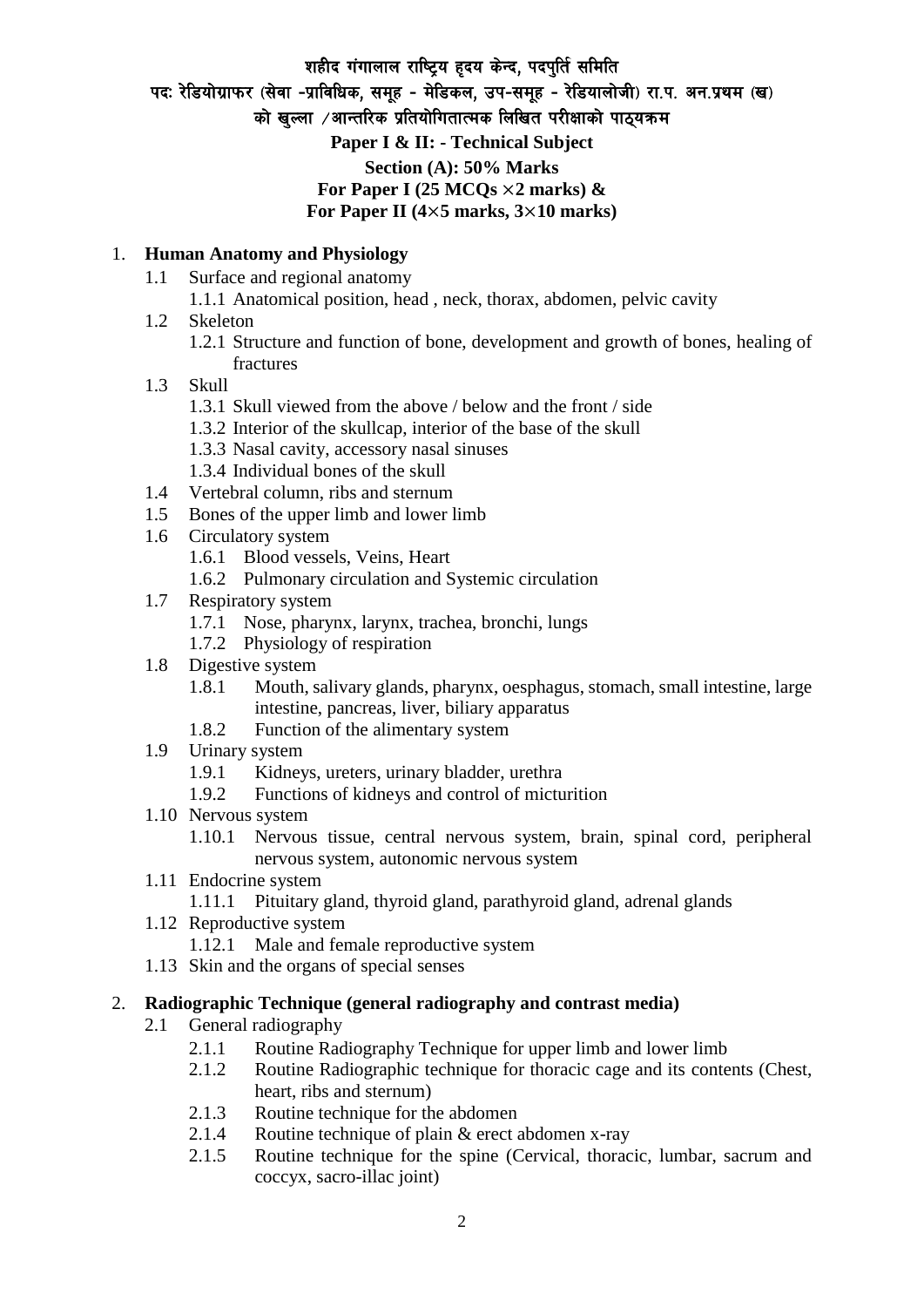# पदः रेडियोग्राफर (सेवा -प्राविधिक, समूह - मेडिकल, उप-समूह - रेडियालोजी) रा.प. अन.प्रथम (ख) को खल्ला  $\angle$ आन्तरिक प्रतियोगितात्मक लिखित परीक्षाको पाठयक्रम

- 2.1.6 Routine technique for the skull
- 2.1.7 Tomography
	- 2.1.7.1 Basic principle of tomogram
	- 2.1.7.2 Practical application of Tomography for the chest, kidney, gall bladder and skeletal system
- 2.1.8 Registration process
	- 2.1.8.1 The steps of registration of patients
	- 2.1.8.2 The importance of a monthly and annual record, filling system and preparing the Performa invoices
	- 2.1.8.3 Filling of radiographs and reports (x-ray No, hospital number, patient's name, cross reference bill, with patient's name)

# 2.2 **Radiographic examination with contrast media**

Special examination with contrast media

- 2.2.1 Contrast media
	- 2.2.1.1 Definition of the contrast media
	- 2.2.1.2 Types of contrast media
	- 2.2.1.3 Methods of introducing the contrast media
	- 2.2.1.4 Reactions of contrast media
	- 2.2.1.5 Name of the emergency equipments and drugs needed to cope with reactions
- 2.2.2 Radiographic investigation of Gastro-intestinal tract using contrast media
	- 2.2.2.1 Barium swallow
	- 2.2.2.2 Barium meal
	- 2.2.2.3 Barium follow through
	- 2.2.2.4 Examination of GI tract
	- 2.2.2.5 Ba-enema
	- 2.2.2.6 Small bowel enema
	- 2.2.2.7 Loopogram
	- 2.2.2.8 State the role of a radiographer during fluoroscopy
- 2.2.3 Investigation of urinary tract and hystero salpinogram
	- 2.2.3.1 Intravenous Urogram (IVU)
	- 2.2.3.2 Cystogram
	- 2.2.3.3 Micturating cystogram
	- 2.2.3.4 Urethrogram
	- 2.2.3.5 Retrogtade pyelogram
	- 2.2.3.6 Hystero salpinogram (HSG)
- 2.2.4 Radiographic procedure of the Bollary tract
	- 2.2.4.1 Intravenous cholangiography (IVC)
	- 2.2.4.2 Percutaneous transhepatic cholangiography and drainage (PTC and PTCD)
	- 2.2.4.3 Endoscopic retrograde cholangio pancreatography (ERCP)
	- 2.2.4.4 Operatice cholangiography
	- 2.2.4.5 T. Tube cholangiography
- 2.2.5 Use of portable/mobile x-ray in ward and operation theatre
	- 2.2.5.1 The uses of mobile machine
	- 2.2.5.2 The technique of using ward radiography
	- 2.2.5.3 The technique of using operating theatre radiography
	- 2.2.5.4 Technique to help in Hip pinning
	- 2.2.5.5 The technique of operative-chlangiography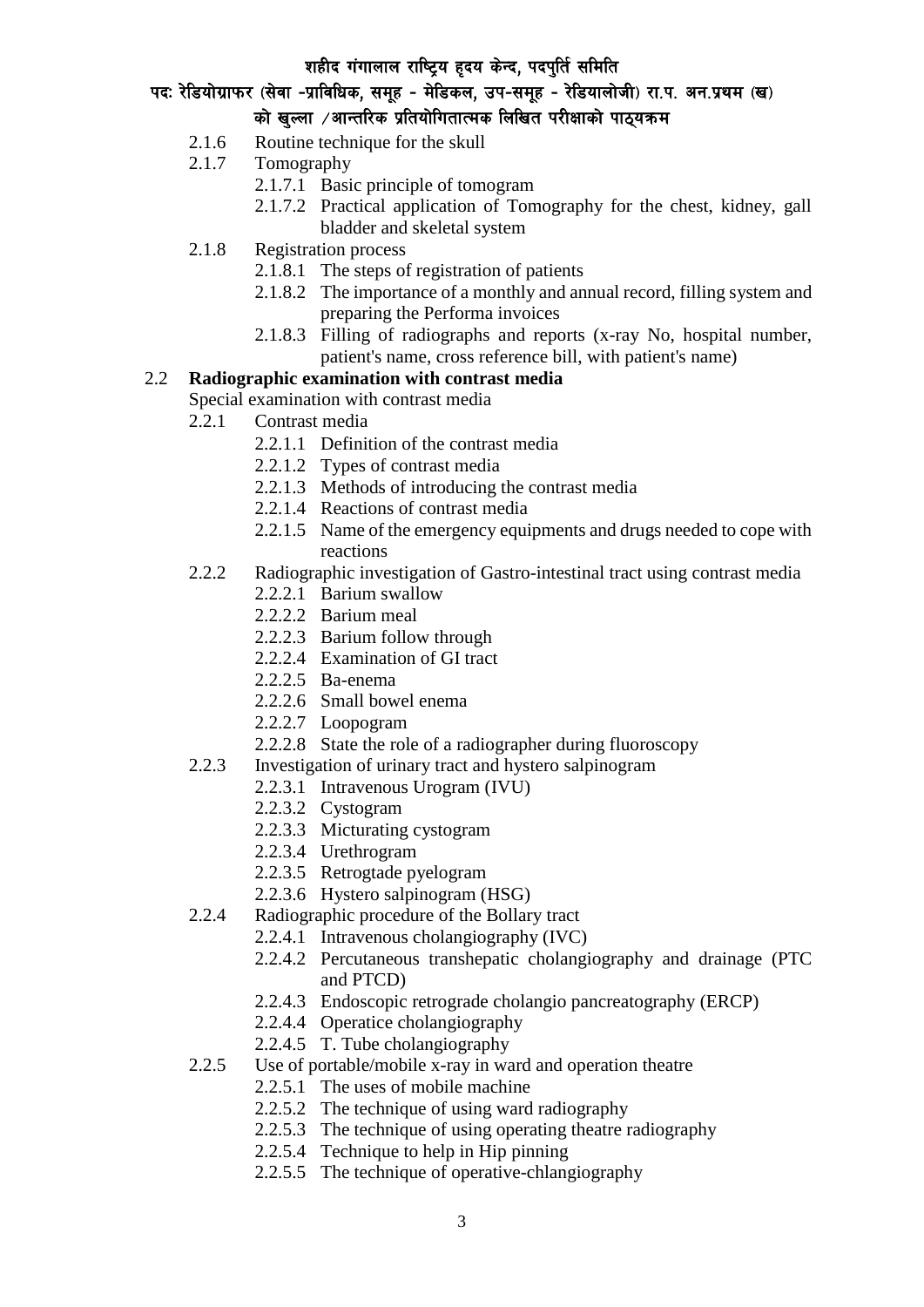### पदः रेडियोग्राफर (सेवा -प्राविधिक, समूह - मेडिकल, उप-समूह - रेडियालोजी) रा.प. अन.प्रथम (ख) को खल्ला  $\vee$ आन्तरिक प्रतियोगितात्मक लिखित परीक्षाको पाठयक्रम

- 2.2.6 Vascular and Neurological examinations
	- 2.2.6.1 Carotid and vertebral angiogram
	- 2.2.6.2 Femoral angiogram
	- 2.2.6.3 Aortogram
	- 2.2.6.4 Myelogram
- 2.2.7 Special examinations
	- 2.2.7.1 Arthrogram
	- 2.2.7.2 Dacryccystogram
	- 2.2.7.3 Sinogram/Fistulogram
	- 2.2.7.4 Sailogram
	- 2.2.7.5 Mammogram
	- 2.2.7.6 Macro-radiography

### 3. **Radiographic photography**

### 3.1 **Film**

- 3.1.1 Construction and composition of x-ray film
- 3.1.2 Types of x-ray film
- 3.1.3 Characteristic curve, special sensitivity & role of dyeing
- 3.1.4 Film speed, density, contrast, sensitometry
- 3.1.5 Artifacts and its causes

# 3.2 **Intensifying screen**

- 3.2.1 Construction and composition of I.S.
- 3.2.2 Screen speed, sharpness, coating weight
- 3.2.3 Fluorescent material and phosphorescence
- 3.2.4 Fluorescent material, new phosphors

#### 3.3 **Image**

- 3.3.1 Production of radiographic image
- 3.3.2 Component of radiographic image
	- 3.3.2.1 Contrast, sharpness, resolution
	- 3.3.2.2 Exposure factors
	- 3.3.2.3 Absorption coefficient

#### 3.4 **Film processing**

- 3.4.1 Manual film processing
	- 3.4.1.1 Processing cycle
		- 4.4.1.1.1 Development-constituents of developer, factors affecting control of development, developer replenishes maintenance of activity & level of developer
		- 4.4.1.1.2 Rinsing
		- 4.4.1.1.3 Fixation-constituents of fixer, factors affecting fixation and regeneration of the Fixer
		- 4.4.1.1.4 Washing processing
		- 4.4.1.1.5 Drying process
		- 4.4.1.1.6 Tanks and containers for processing chemical, processing units
		- 4.4.1.1.7 Mixing chemicals
		- 4.4.1.1.8 storage of chemicals
		- 4.4.1.1.9 Film hangers
- 3.4.2 Automatic processor
	- 3.4.2.1 Basic principle & its functioning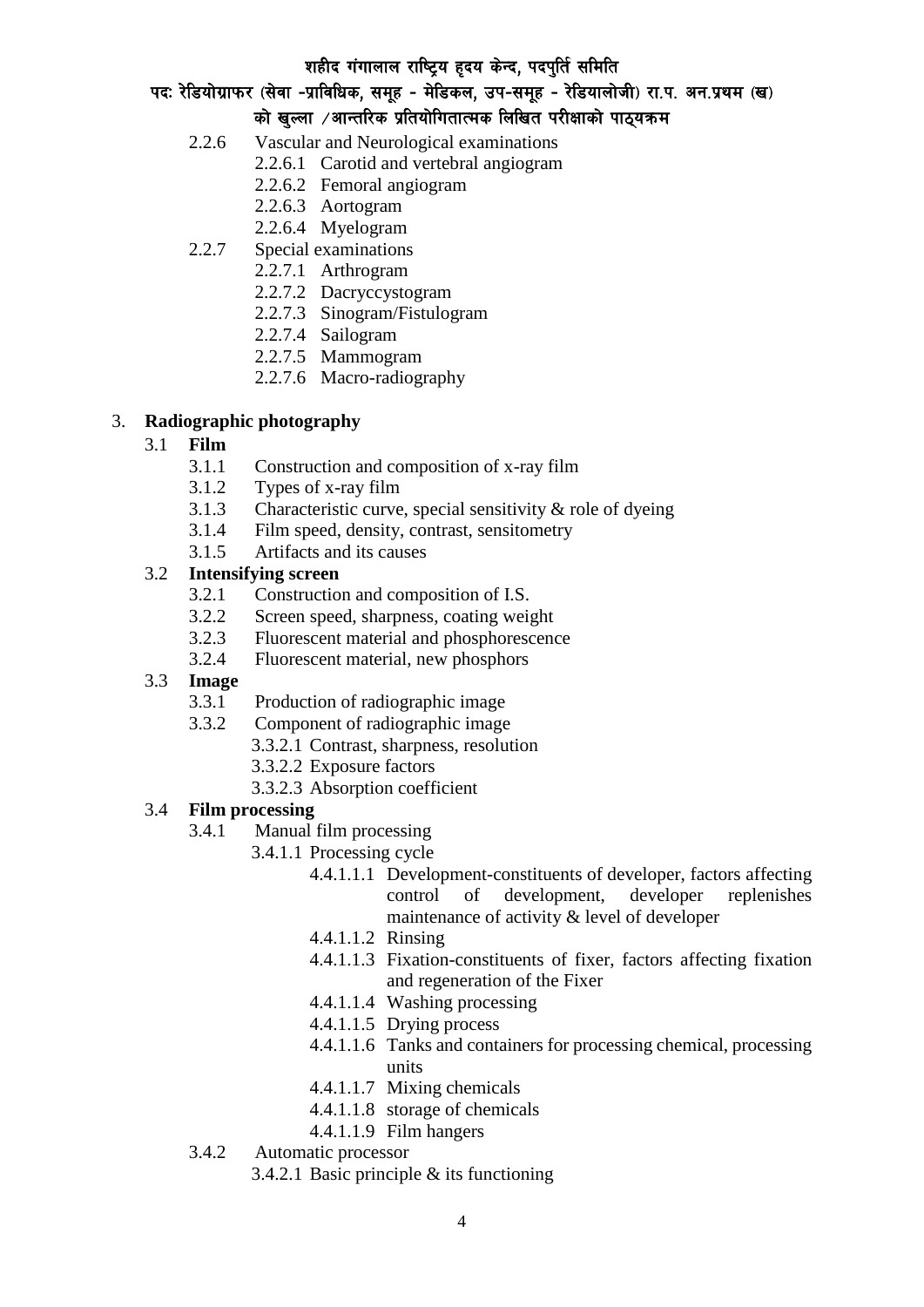# पदः रेडियोग्राफर (सेवा -प्राविधिक, समूह - मेडिकल, उप-समूह - रेडियालोजी) रा.प. अन.प्रथम (ख) को खल्ला  $\angle$ आन्तरिक प्रतियोगितात्मक लिखित परीक्षाको पाठयक्रम

#### 3.5 **Dark room planning**

- 3.5.1 Location, layout, radiation protection, safelight filter & sensitivity range
- 3.6 **Identification :** Methods and Importance
- 3.7 **Silver recovery :** General introduction

#### **Section (B): 50% Marks**

#### **For Paper I (25 MCQs** ×**2 marks) & For Paper II (4**×**5 marks, 3**×**10 marks)**

# 4. **Radiographic equipment**

### 4.1 **Historical background of x-ray and its production**

- 4.1.1 X-ray tube construction
- 4.1.2 Stationary and rotating x-ray tube
- 4.1.3 Recent advancement of an x-ray tube
- 4.1.4 Tube rating cooling and care of x-ray tube and its faults

### 4.2 **Control panel, x-ray table and tube column**

- 4.2.1 Type of x-ray table
- 4.2.2 Different metering equipment
- 4.2.3 X-ray tube support
- 4.3 **Fluoroscopic equipment :** Conventional fluoroscopy and image intensifier tube

### 4.4 **Control of scatter radiation & beam restricting devices**

- 4.4.1 Secondary radiation grids
- 4.4.2 Air gap technique
- 4.5 **Portable and mobile x-ray units :** Capacitor discharge and c-arm
- 4.6 **Conventional tomography**
- 4.7 **Introduction to modern modalities (CT, MRI, mammography)** 
	- 4.7.1 Types of MRI, Strength of MRI scanner, Advantages and disadvantages of MRI over CT, uses of MRI, contrast used in MRI, Artefacts in MRI

#### 5. **Radiation Physics**

#### 5.1 **Atomic structure**

- 5.1.1 The Nucleus
- 5.1.2 Electron orbits and energy levels

# 5.2 **Production of x-ray, properties of x-rays**

- 5.2.1 General radiation (Bremsstrahlung),
- 5.2.2 Characteristic Radiation
- 5.2.3 Intensity of x-rays beams
- 5.2.4 Target material
- 5.2.5 voltage (kVp) applied

#### 5.3 **Basic interactions between x-rays and matter**

- 5.3.1 Compton scattering
- 5.3.2 Pair production
- 5.3.3 Photodisintegration

#### 5.4 **Radiation measurement and units**

- 5.4.1 Construction & working of the free air ionization chamber
- 5.4.2 Thimble ionization chamber & condenser ionization chamber

#### 5.5 **Radiation protection**

- 5.5.1 Historical introduction or why the protection is necessary against the radiation
- 5.5.2 Maximum permissible dose